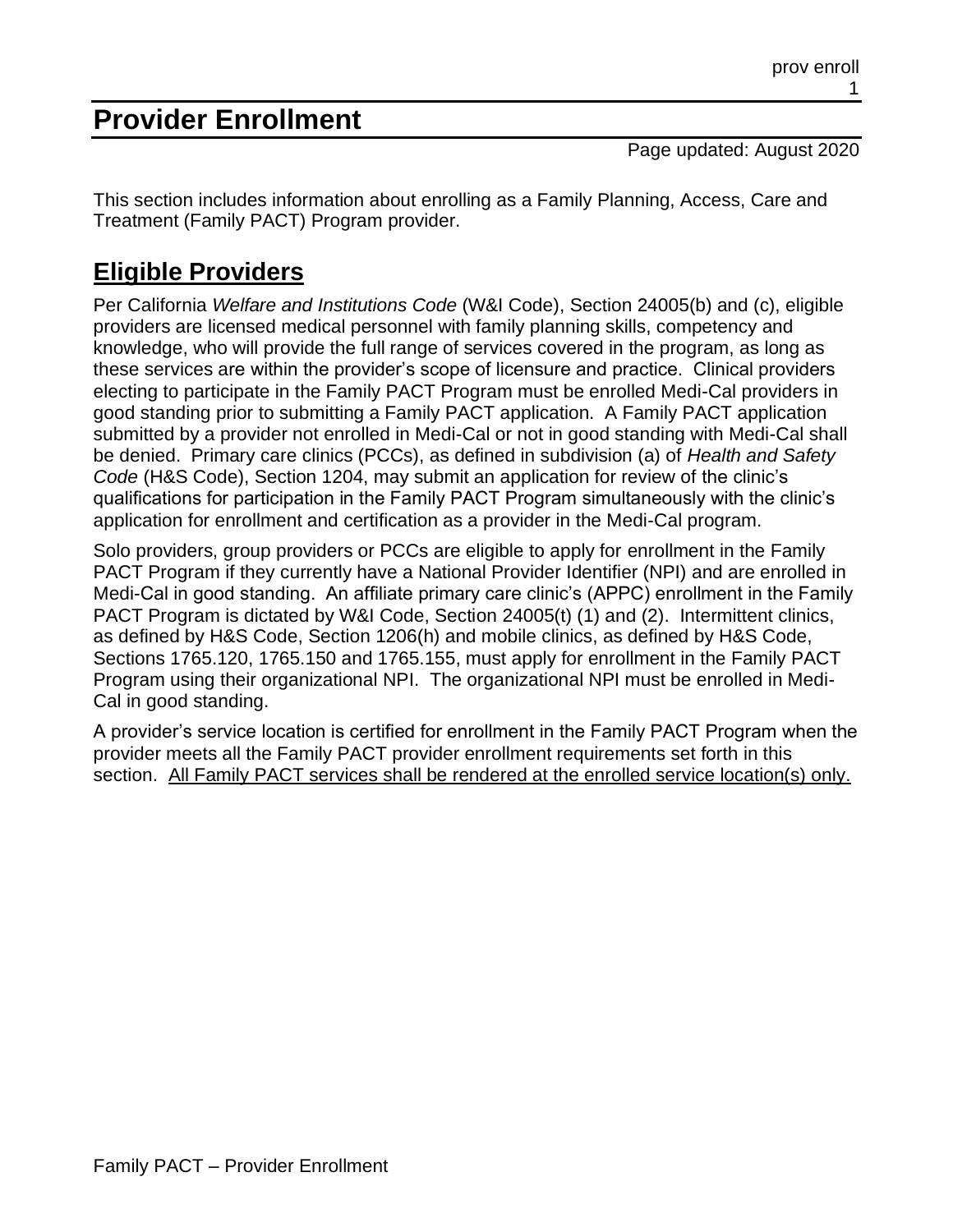### **Non-Physician Medical Practitioners**

Non-Physician Medical Practitioners (NMPs) employed by a Medi-Cal provider who is applying to enroll in the Family PACT Program and who will be delivering Family PACT services must be identified on the *Application to Participate in the Family PACT Program* (DHCS 4468) and complete a *Family PACT Program Practitioner Participation Agreement* (DHCS 4470). NMPs eligible to participate in the Family PACT Program include Nurse Practitioners (NPs), Physician Assistants (PAs) and Certified Nurse Midwives (CNMs). Definitions for NMPs are located in the *Non-Physician Medical Practitioners (NMP)* section in the appropriate Part 2 Medi-Cal provider manual. Unless otherwise stated, the Family PACT Program defers to Medi-Cal policies, billing instructions and reimbursement for NMPs who deliver Family PACT services.

NMPs are authorized to deliver the full scope of Family PACT family planning and family planning-related services, with the exception of male and female sterilization, within their scope of practice and to the extent permitted by applicable professional licensing statutes and regulations as set forth in the physician/practitioner interface document.

### **Providers Not Required to Enroll**

Anesthesiologists, laboratories, pharmacies and radiologists who are enrolled as Medi-Cal providers are not required to enroll in the Family PACT Program.

### **Ordering, Referring, or Prescribing (ORP) Providers**

W&I Code, Section 14043.1(b) and (o) require the enrollment of ORP providers as participating providers in the Medi-Cal program. W&I Code, Section 14043.15(b)(3) provides that the NPI of the ORP provider must be listed on all claims for reimbursement.

There are three basic requirements for ORP providers:

- The ORP provider must be enrolled in Medi-Cal.
- The ORP provider's enrolled NPI (Type 1) must be for an individual (not an organizational NPI).
- The ORP provider must be eligible to order, refer and/or prescribe in accordance with law and the health care practitioner's practice act.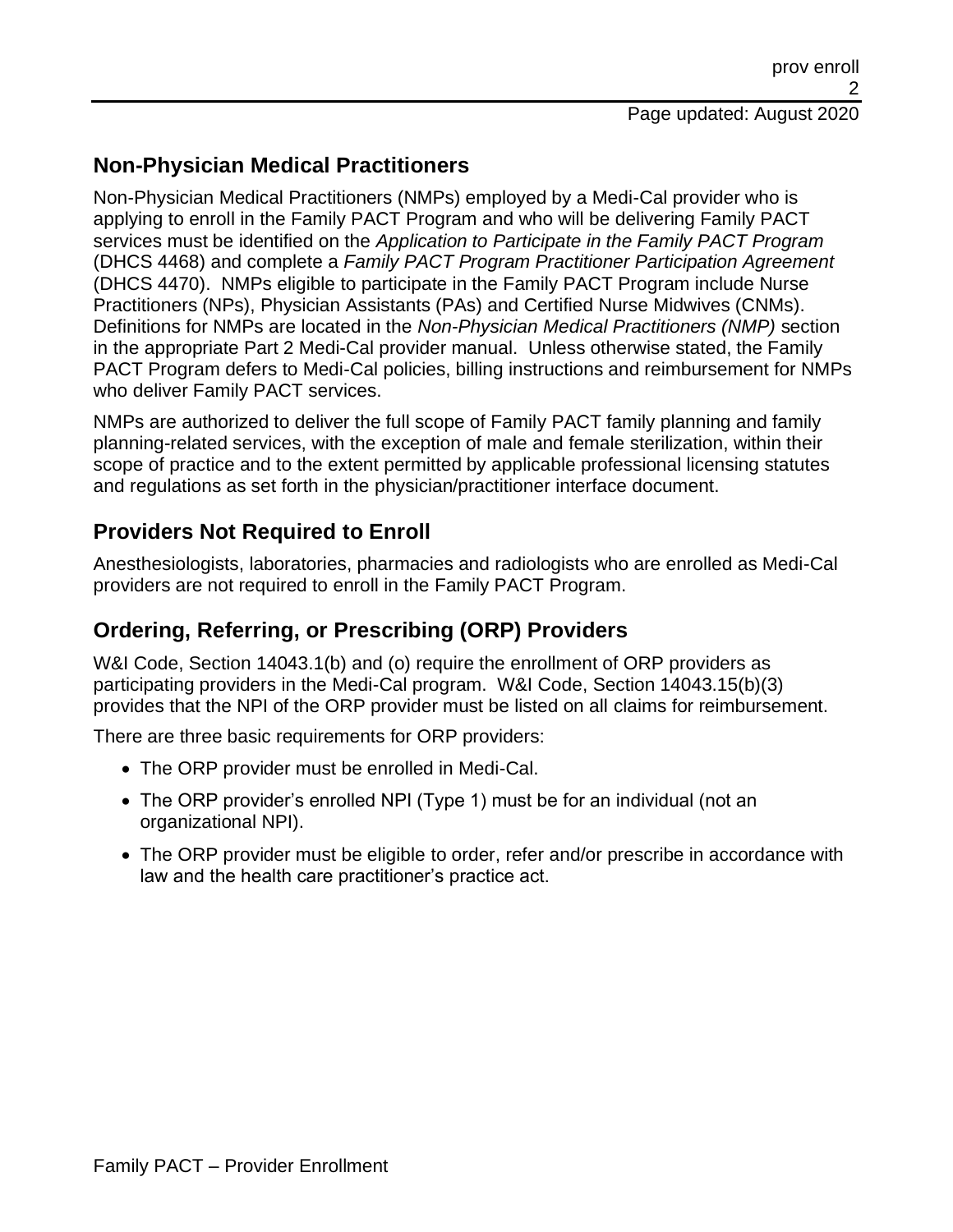If an ORP provider identified on a Family PACT claim is not enrolled in Medi-Cal, the claim for reimbursement of the goods or services they provided in filling a client's order, referral or prescription will be denied.

Additional information on ORP providers is available on the DHCS website at *http://www.dhcs.ca.gov/provgovpart/Pages/PED.aspx*.

## **Application Forms**

The Family PACT Program application packet contains the following forms:

- *Family PACT Provider Application* (DHCS 4468)
- *Family PACT Program Provider Agreement* (DHCS 4469)
- *Family PACT Program Practitioner Participation Agreement* (DHCS 4470)

The application packet shall be completed by the provider applicant only. Applications received by third party consultants or enrollment brokers will not be accepted.

The DHCS 4468 is available for download on the Family PACT website at *www.familypact.org* or the DHCS Forms web page at *www.dhcs.ca.gov/formsandpubs*.

The DHCS 4469 and 4470 forms will be provided to applicants upon approval of the DHCS 4468 form.

Each DHCS applicant shall comply with the terms and conditions outlined in the DHCS 4469.

Each practitioner, Medical Doctor (MD), Certified Nurse Practitioner (CNP), CNM and NMP, serving Family PACT clients shall agree to comply with *Family PACT Program Standards* by signing the DHCS 4470. The DHCS 4470 is not required to be completed by an APCC, nonprofit community clinic or PCC, Federally Qualified Health Center (FQHC), Rural Health Clinic (RHC), or Indian Health Services Memorandum of Agreement (IHS-MOA) 638, Clinics.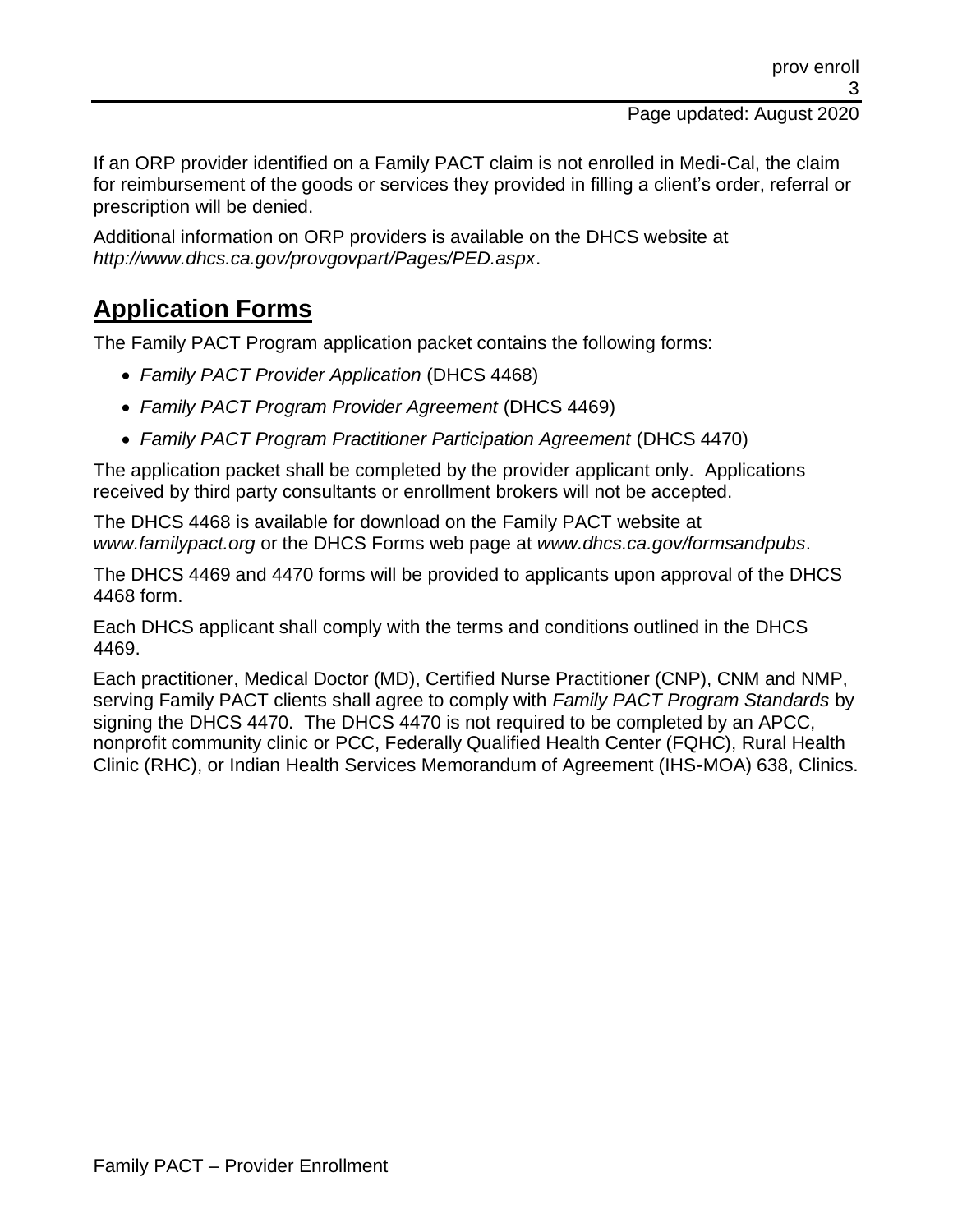The DHCS 4469 and DHCS 4470 forms must be completed, signed and returned to the program before enrollment is approved.

In order for the provider to enroll additional provider locations under the organizational NPI, each additional provider location must be enrolled in Medi-Cal in good standing.

- Submit one application packet for each provider location.
- The information on the application forms must match the information on file in the DHCS Provider Enrollment Division.
- Each question on every page must be answered, unless otherwise noted.
- Write "N/A" or draw a line through the field if a question is not applicable.
- Do not leave any blank fields.
- Use of correction fluid or correction tape is not allowed.
- Original signatures are required. Use blue ink only.

### **Additional Documentation**

Copies of the following supporting documentation are required with the application packet:

- Driver's license or state-issued identification card.
- IRS-issued verification of Taxpayer Identification Number (TIN).
- License to provide health services.
- *Fictitious Business Name Statement*, if applicable.
- Additional documentation may be required by DHCS.

Effective June 1, 2019, each provider site enrolling into the Family PACT Program must identify, at the minimum, one practitioner trained to provide Long Acting Reversible Contraception (LARC) services onsite.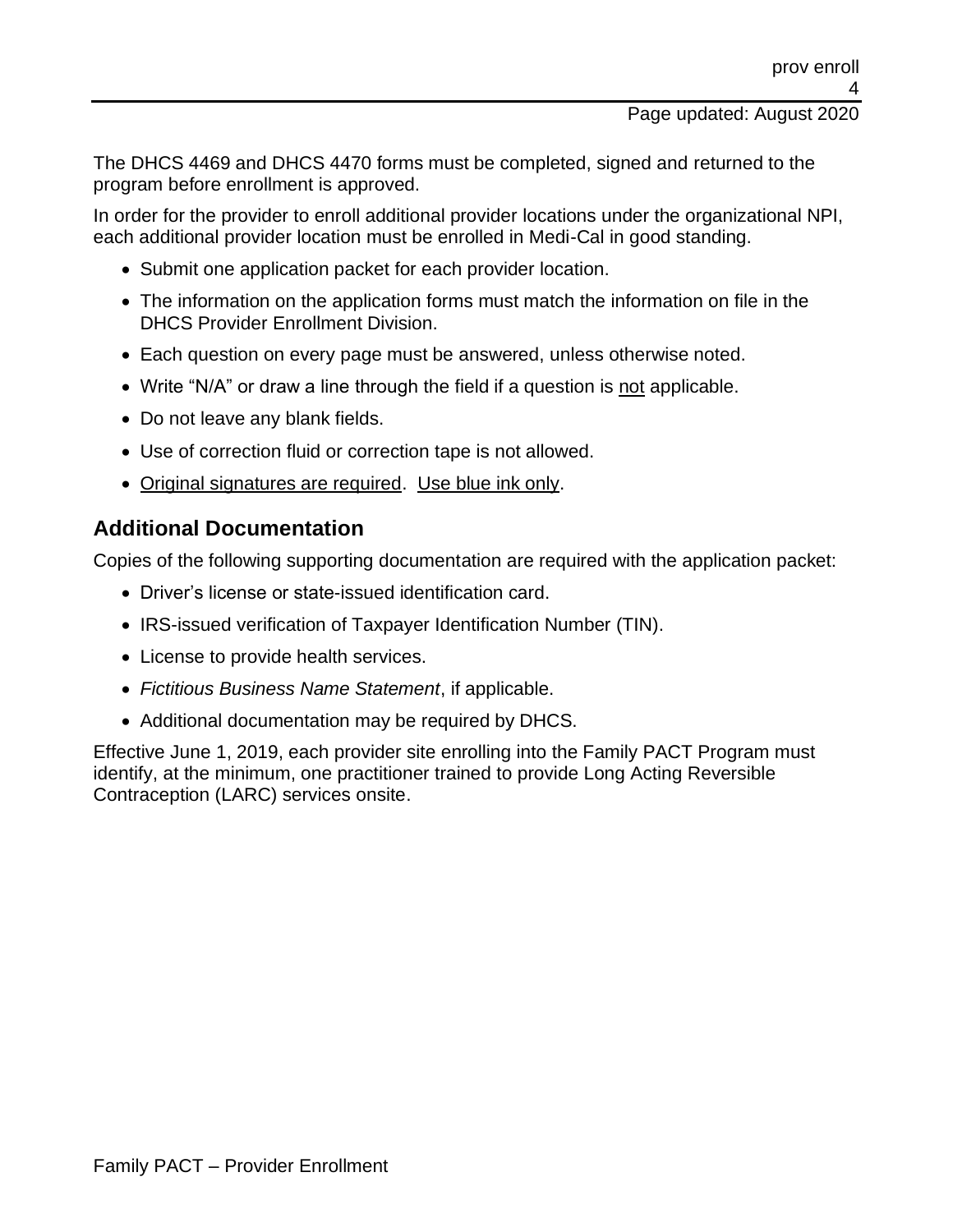### **Application Submission**

Submit the completed Family PACT provider application packet by secure email or by mail to:

Email: ProviderServices@dhcs.ca.gov

Mail: Department of Health Care Services Office of Family Planning Family PACT Provider Enrollment MS 8400 P.O. Box 997413 Sacramento, CA 95899-7413

Each provider site must maintain legible copies of all initial and updated applications, as well as initial and updated practitioner agreements.

### **Application Deficiencies**

Applicants are allowed 60 days from the notification date to resubmit a corrected application when it is returned deficient.

If a Family PACT provider applicant and/or new provider location fails to resubmit the corrected application to the DHCS Office of Family Planning (OFP) within 60 days, or fails to remediate the deficiencies, the application will be denied.

Applicants denied for failure to resubmit in a timely manner or for failure to remediate, may reapply at any time.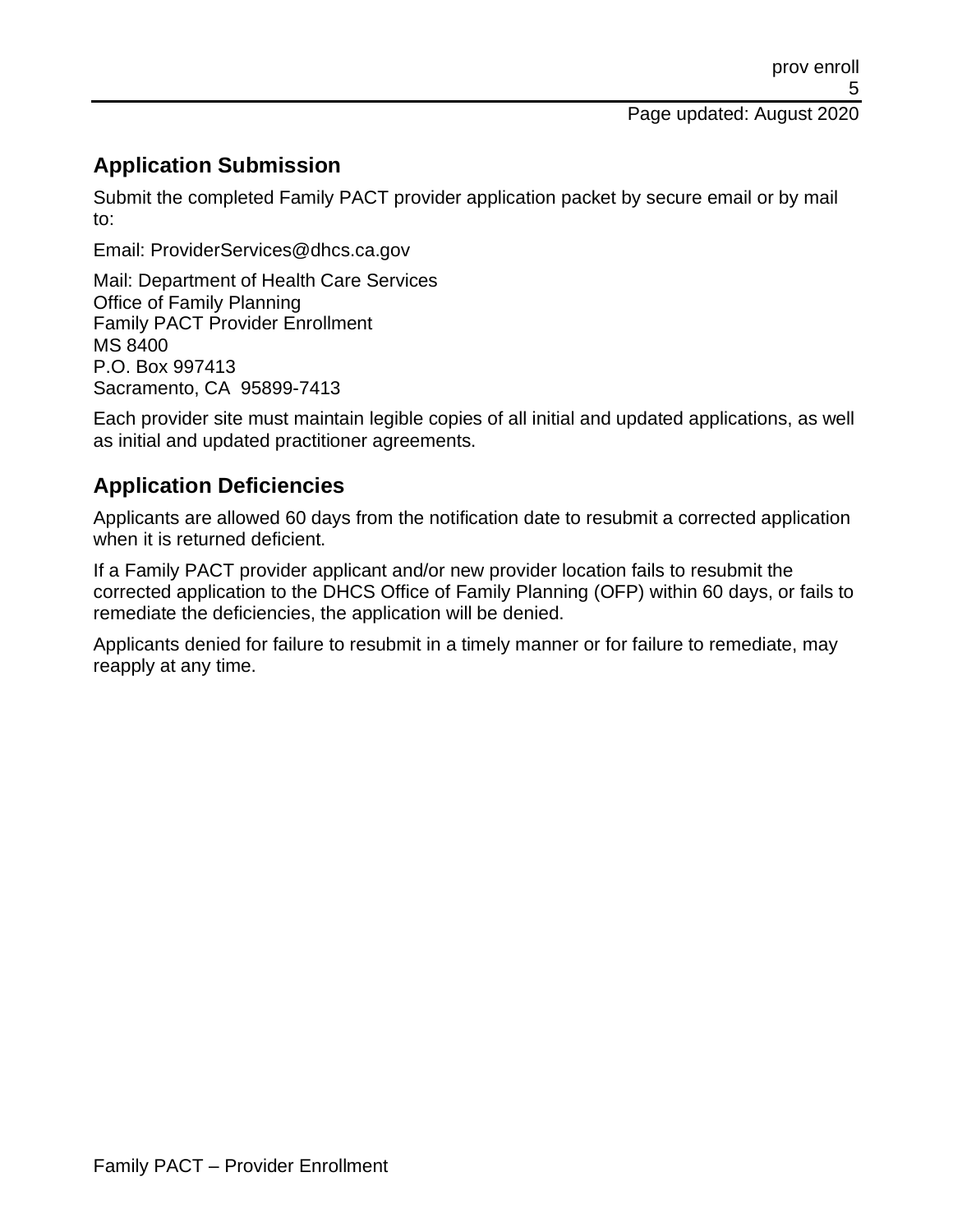# **Affiliate Primary Care Clinics**

PCCs and APCCs may submit an application for review of the clinic's qualifications for participation in the Family PACT Program simultaneously with the clinic's application for enrollment and certification as a provider in the Medi-Cal program.

Within 30 calendar days of receiving a complete application for enrollment into the Family PACT Program from an APCC licensed under H&S Code, Section 1218.1, the department will do one of the following:

- Approve the APCC's Family PACT application, provided the applicant meets the Family PACT provider enrollment requirements set forth in this section; or
- If the APCC is enrolled in Medi-Cal in good standing, notify the applicant in writing of any discrepancies identified in the Family PACT enrollment application. The applicant shall then have

30 days from the date of the written notice to correct any identified discrepancies. Upon receipt of all requested corrections, the department shall approve the application within 30 calendar days. The APCC's Family PACT enrollment effective date will then be made retroactive to the date the department received the Family PACT enrollment application.

• If the APCC is not enrolled in Medi-Cal at the time the provider's Family PACT enrollment application is submitted, DHCS shall not proceed with the actions described in (2) until it receives confirmation that the APCC is enrolled in Medi-Cal. After DHCS receives confirmation of Medi-Cal enrollment, and the APCC's Family PACT application is approved, the APCC's Family PACT enrollment date will be made retroactive to the date the APCC was enrolled in Medi-Cal.

An APCC is subject to the provider orientation requirements set forth in this section.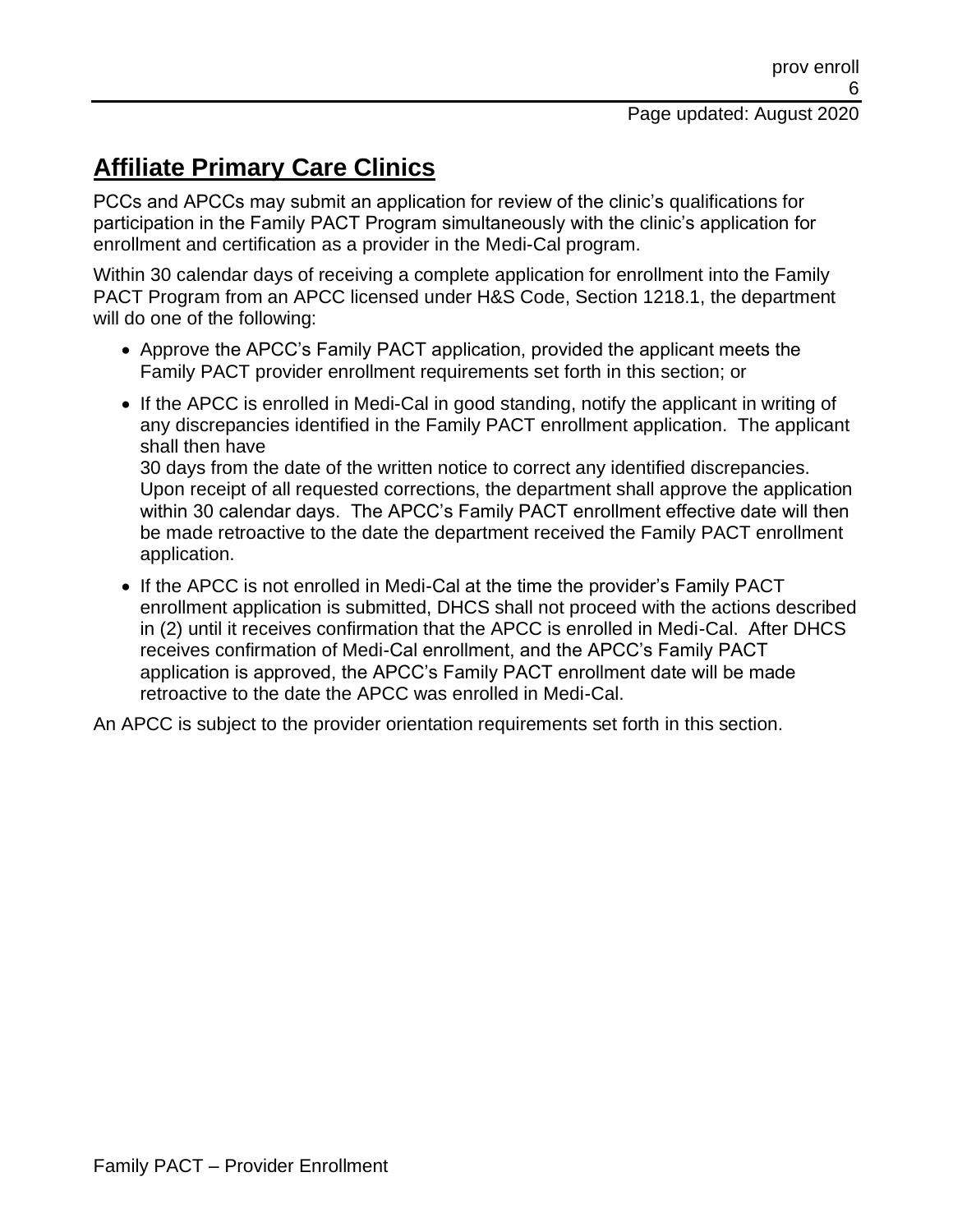# **Provisional Enrollment**

New Family PACT provider applicants, new provider locations and/or Family PACT provider applicants recertifying their enrollment, will be provisionally certified for enrollment in the Family PACT Program after the provider is enrolled in the Family PACT Program and until an eligible representative completes a legislatively mandated Provider Orientation as determined by DHCS. The Provider Orientation must be completed within six months of the date of initial Family PACT enrollment for the provisional certification to be lifted.

Failure to complete orientation within six months will result in disenrollment. A provider who has been previously disenrolled for this reason may re-enroll in the Family PACT Program, but will not be granted provisional enrollment.

## **Provider Orientation**

The provider orientation training is delivered online and in person and includes information on comprehensive family planning, program benefits and services, client eligibility, provider responsibilities and compliance.

New site certifiers and/or rendering providers administering the Family PACT program must complete the Provider Orientation within 60 days of hire.

Provider Orientation details and registration information is posted on the Family PACT website at *www.familypact.org*.

### **Site Certifier**

Each provider's service location is required to be certified for enrollment in the Family PACT Program. Applicants who are enrolled in Medi-Cal and in good standing and who have submitted a Family PACT application packet may complete the Provider Orientation to certify a site for enrollment.

Each service location must designate one eligible representative to be the site certifier. The site certifier cannot certify multiple sites.

The medical director, MD, CNP or CNM who is responsible for overseeing the family planning services rendered at the location to be enrolled, is eligible to certify the site.

Site certifiers must complete the Provider Orientation. The site certifier must ensure that all clinical personnel rendering services on behalf of the Family PACT Program complete OFP required trainings.

Site certifiers are required to present photo identification during registration for the in person training and shall attest to a statement affirming responsibility.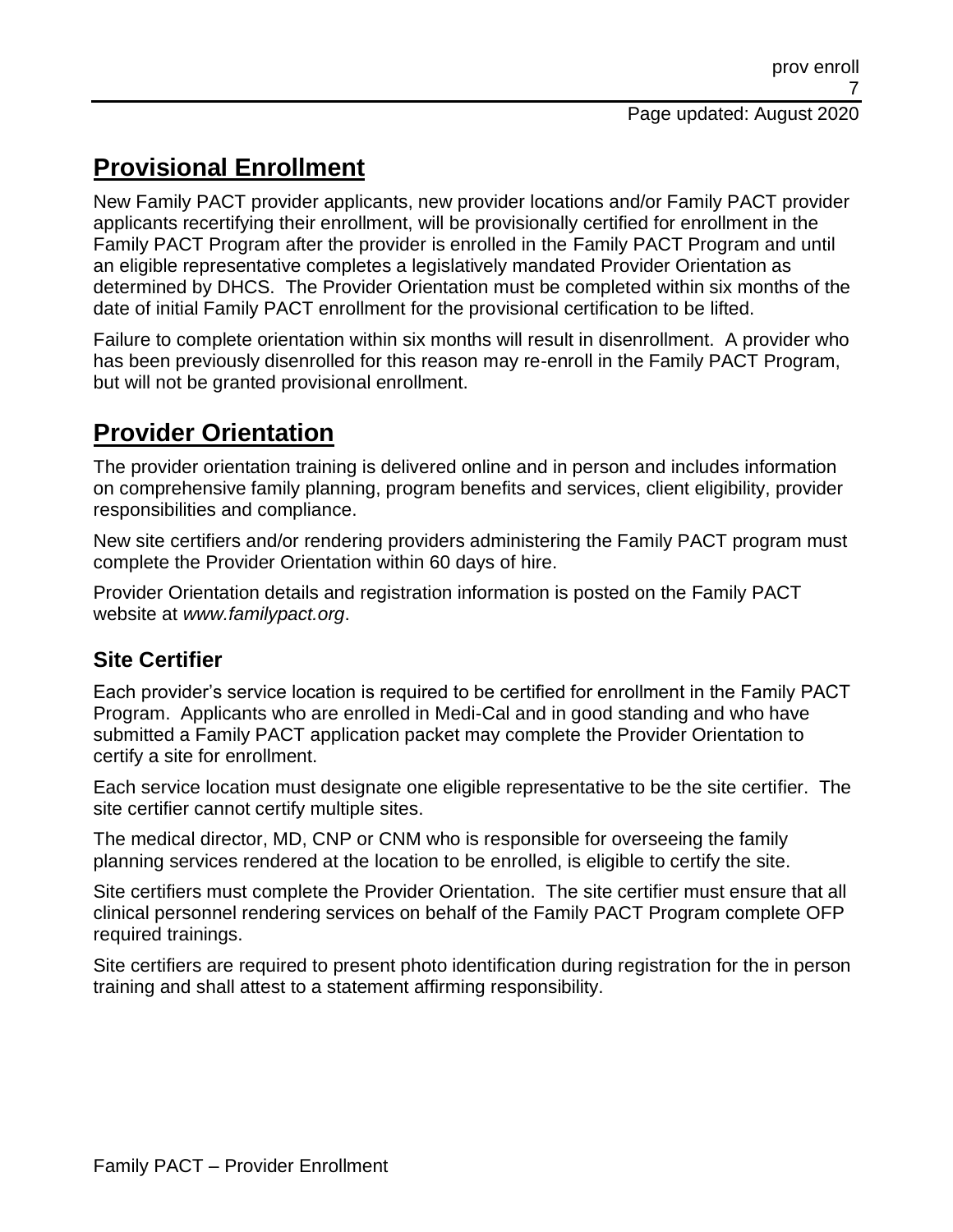## **Enrollment Confirmation**

If a PCC or APCC has a pending Medi-Cal enrollment when the Family PACT application is submitted, after the Family PACT application is approved and all provider enrollment requirements set forth in this section have been met, the Family PACT enrollment effective date will be made retroactive to the date the PCC or APCC was enrolled in Medi-Cal.

When an enrolled Medi-Cal provider in good standing submits a Family PACT application, after the Family PACT application is approved and all provider enrollment requirements set forth in this section have been met, the Family PACT enrollment effective date will be made retroactive to the date DHCS received the Family PACT application.

Upon approval, providers will receive written confirmation of enrollment, including the enrollment effective date.

# **Recertification for Continued Participation**

Family PACT enrolled providers must recertify their enrollment as a Family PACT provider every three years or as directed by DHCS.

The recertification process includes reapplication for enrollment in the Family PACT Program, which requires that:

- An application must be submitted to DHCS OFP Provider Enrollment within 30 days of receiving written notification by DHCS OFP.
- The information must be in Medi-Cal's database.
- An eligible representative must attend a Provider Orientation to certify the service site.

Failure to submit a complete application within 30 days, failure to remediate a deficient application within 60 days and/or failure to complete the Provider Orientation within six months will result in the provider being disenrolled from the Family PACT Program.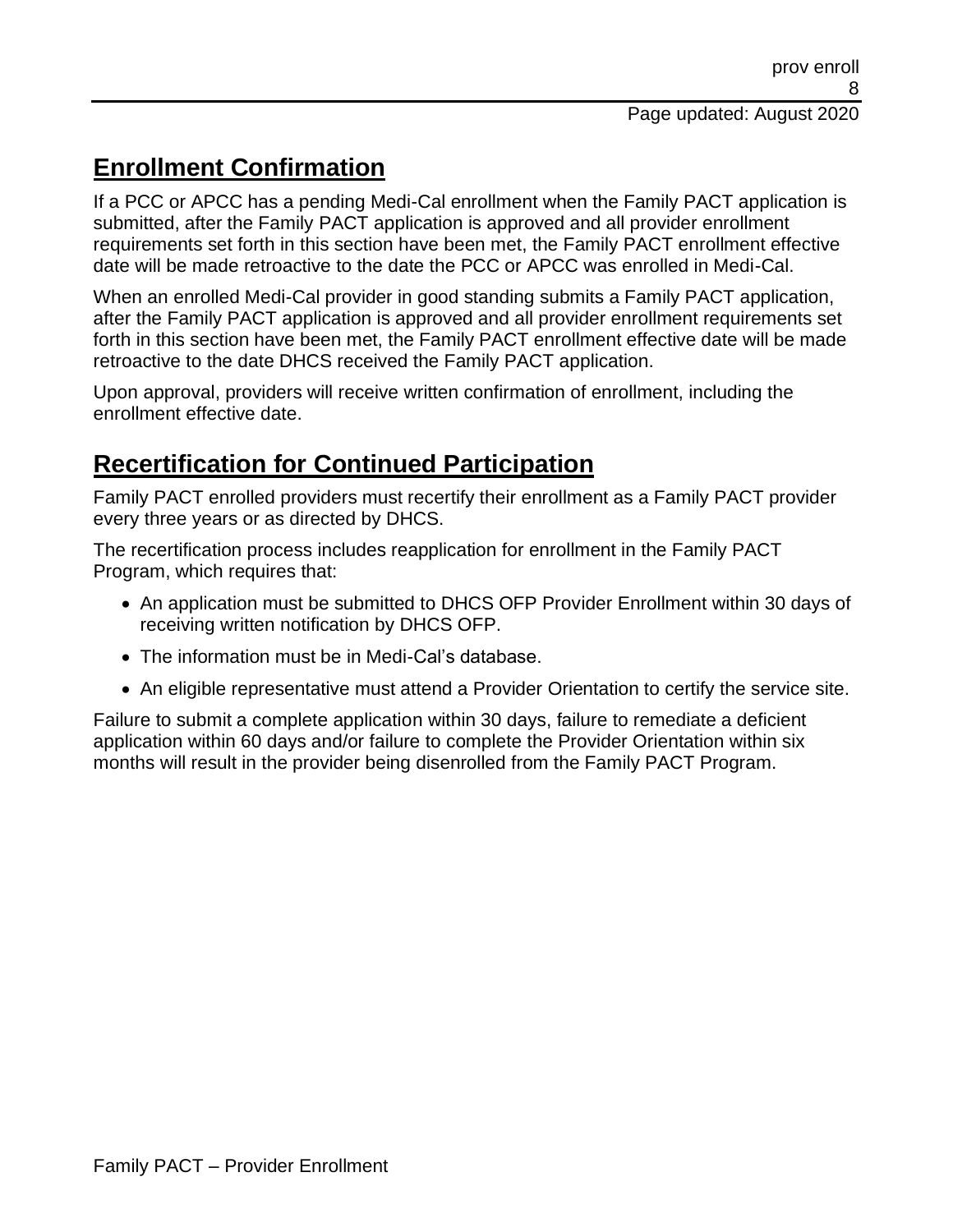## **Reporting a Change of Information**

Providers are required to report any changes in practitioner personnel (MDs, CNPs, CNMs, NMPs) to DHCS OFP and DHCS PED within 35 days of the action taken.

When submitting changes to a Medi-Cal record (for example, changes to a service address, NPI, TIN, legal name or business name), providers are required to submit a completed application packet to Family PACT Provider Enrollment. These changes do not require a provider to attend a Provider Orientation to certify the service site.

If adding a new or additional service site, submitting a change of provider type or a change of ownership, a provider must re-apply for enrollment in the Family PACT Program. For example, a new application to Family PACT is required when an individual provider changes its designation from a solo provider to a group provider.

If a new application is required, the following must occur:

- The new information must be in Medi-Cal's Provider Master File database.
- An application packet must be submitted to DHCS OFP Provider Enrollment.
- An eligible representative must attend a Provider Orientation to certify the service site.

Family PACT enrolled Licensed Community Clinics (LCCs) that convert to FQHCs, RHCs and IHS-MOA 638 clinics are not required to submit a new application to continue to be authorized to bill Family PACT.

## **Records Retention**

To participate in the Family PACT Program, providers must maintain legible copies of all initial and updated applications and initial and updated practitioner agreements at the provider site.

## **Provider Disenrollment**

Providers may be disenrolled from the Family PACT Program for various reasons, as explained below.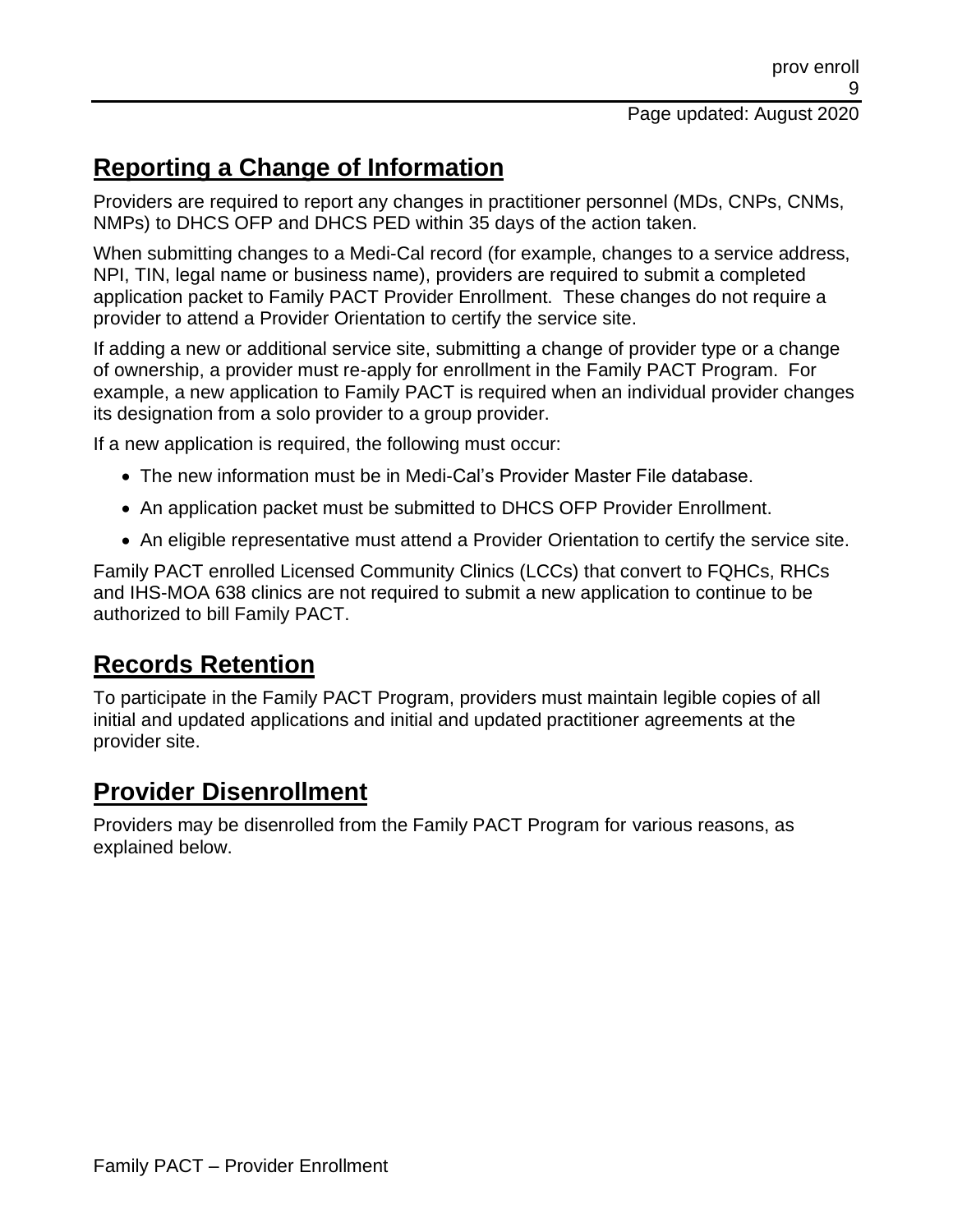## **Voluntary Disenrollment**

Providers may terminate their participation in the Family PACT Program at any time by providing written notification of voluntary termination to Family PACT Provider Enrollment. The letter should be on provider or clinic letterhead and must include the NPI, the service site address, effective date of disenrollment and the provider-owner's signature. Letters should be mailed to:

Department of Health Care Services Office of Family Planning Family PACT Provider Enrollment MS 8400 P.O. Box 997413 Sacramento, CA 95899-7413

## **Termination by Family PACT**

Providers are subject to disenrollment for failure to adhere to program standards, policies and administrative practices.

Failure to notify DHCS OFP and DHCS PED of any changes to previously submitted information (for example, a change of service location) may result in disenrollment from the Family PACT Program. In addition, if a new Family PACT provider's provisional certification is not lifted within six months of enrollment, that provider will be disenrolled.

Onsite visits and attempts at corrective action may be made prior to disenrollment at DHCS' discretion. Disenrollment from the Family PACT Program by DHCS is not subject to administrative appeal.

DHCS may restrict the participation of a provider in Medi-Cal through suspension or determine that a provider is ineligible to participate in the Medi-Cal program. If a provider is suspended from the Medi-Cal program, enrollment in the Family PACT Program is terminated effective the date of the Medi-Cal suspension and Family PACT services are no longer reimbursable.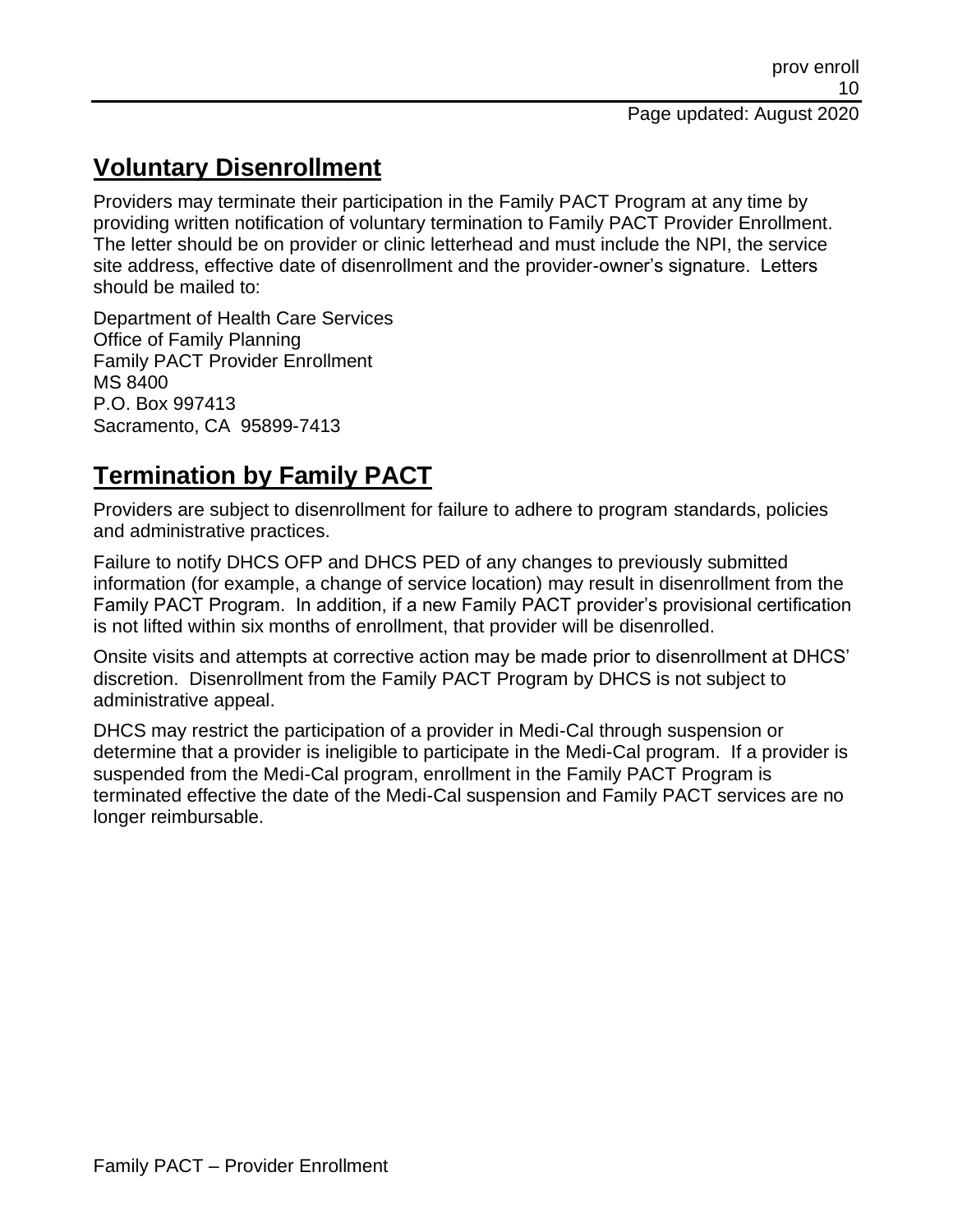The provider is responsible to comply with the Department policies and procedures or the Department shall disenroll immediately the provider numbers issued to a provider to obtain reimbursement from the Family PACT Program under the following events:

- When documents mailed to a provider's mailing address, pay to address or business address are returned by the United States Postal Service (USPS) as not deliverable.
- When a provider has not submitted a claim for reimbursement to the Medi-Cal program, including the Family PACT Program, for one year.
- When the provider has a license, certificate or other approval to provide healthcare revoked or suspended by a federal, California or another state's licensing, certification or approval authority, or has otherwise lost that license, certificate or approval while a disciplinary hearing on that license, certificate or approval was pending.
- When a provider receives continued enrollment notification and fails to respond to the Department within the designated time frames.
- Pursuant to W&I Code, Section 24005(h), if it is discovered that a provider is under investigation by the department or any local, state, or federal government law enforcement agency for fraud or abuse, that provider shall be subject to immediate disenrollment from the program.

## **Unused Health Access Programs (HAP) Cards**

Upon disenrollment, unused HAP cards must be returned. For more information, refer to the *HAP Cards* section in this manual.

### **Reinstatement**

If a provider is subsequently reinstated in the Medi-Cal program, the provider's Family PACT status is not automatically reinstated. The provider must reapply to become a Family PACT provider. Approval as an enrolled Family PACT provider will be considered on a case-bycase basis. If a provider is disenrolled from the Family PACT Program, the provider may reapply to become a Family PACT provider. Approval as an enrolled Family PACT provider will be considered on a case-by-case basis.